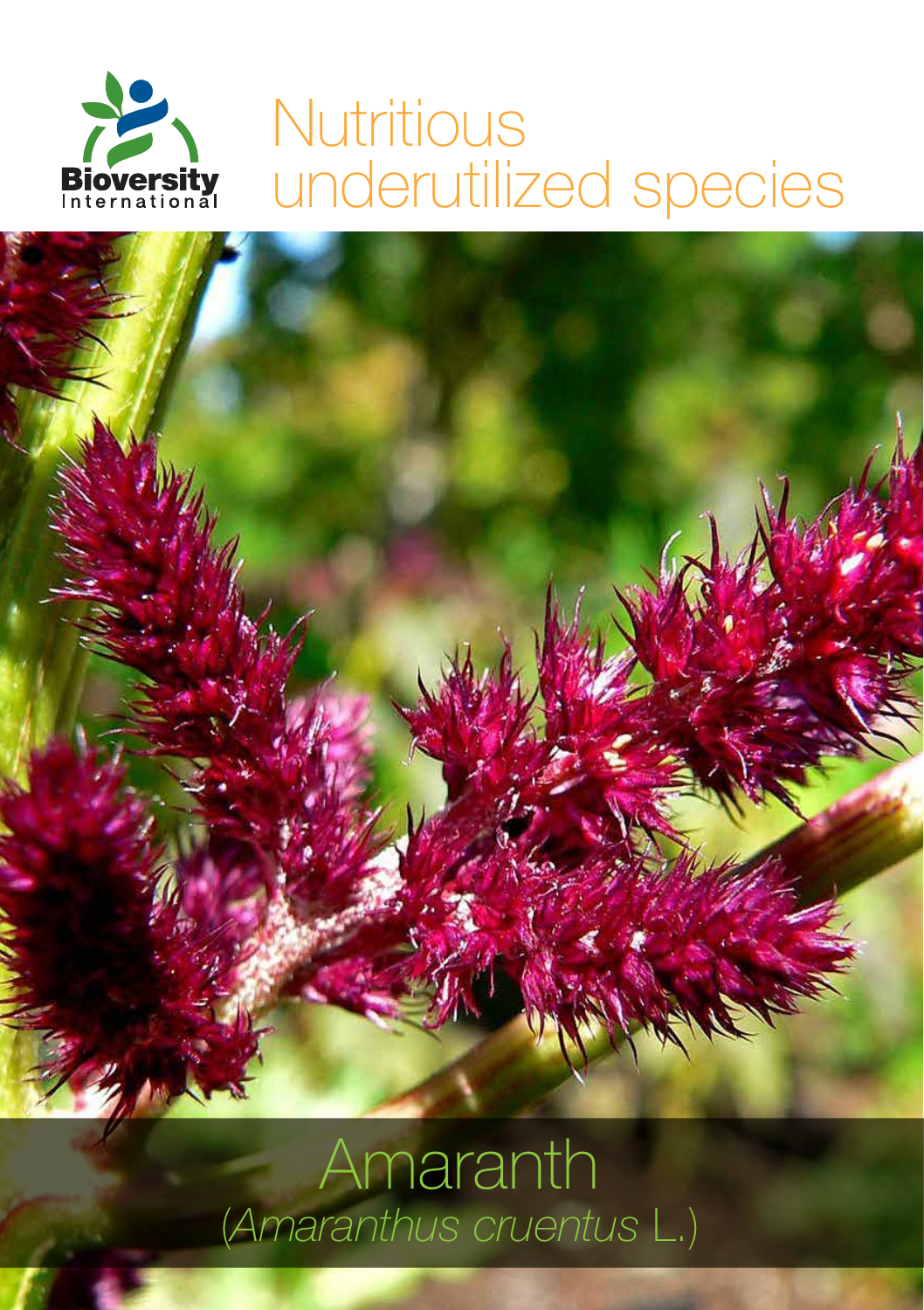### Botanical framework

Family: Amaranthaceae Subfamily: Amaranthoideae Genus: Amaranthus Scientific name: Amaranthus cruentus L.

### Common names

Amaranth, purple amaranth, pigweed, alegria, red amaranth, blood amaranth, kiwicha, huautli, caterpillar amaranth, amarante rouge, Rispenfuchsschwanz, mchicha, bayam, bledo, bredo, kulitis, African spinach, prince's feather, mexican grain amaranth, amaranto cruento, Indian spinach.

### Brief introduction to the species

Amaranthus collectively known as amaranth, comprises about 70 species, of which about 40 are native to the Americas. It includes at least 17 species with edible leaves and three grain amaranths. Amaranthus cruentus belongs to both categories. The two species of grain amaranth most commonly grown are Amaranthus cruentus and Amaranthus hypochondriacus. Because of its importance as a symbol of indigenous culture, and because it is very palatable, easy to cook, and its protein particularly well suited to human nutritional needs, interest in grain amaranth was revived in the 1970s. It was recovered in Mexico from wild varieties and is now commercially cultivated.

Although several species are often considered weeds, people around the world value amaranths as leaf vegetables, cereals and ornamentals.

### Main use and benefits

#### How is it generally consumed?

The main uses of Amaranthus are as leaf vegetable and grain and can be also used as forage.

The seeds are eaten as a cereal grain. They are black in the wild plant, and white in the domesticated form. They are ground into flour, popped like popcorn, cooked into a porridge, and made into a confectionery called 'alegría'.

### What are neglected and underutilized species?

The term 'NUS' – standing for neglected and underutilized species – refers to a category of non-commodity cultivated and wild species, which are part of a large agrobiodiversity portfolio today falling into disuse for a variety of agronomic, genetic, economic, social and cultural factors. NUS are traditionally grown by farmers in their centres of diversity, where they support nutrition security and other livelihood goals of local communities while contributing to meet their socio-cultural needs and traditional uses. Until recently these species have been largely ignored by research and development. becoming less competitive than well established major crops and losing gradually their diversity and associated traditional knowledge.

The leaves can be cooked like spinach, and the seeds can be germinated into nutritious sprouts. The leaves and tender stems are cut and cooked or sometimes fried in oil, and mixed with meat, fish, cucurbit seeds, groundnut or palm oil. Dishes with amaranth are eaten with the main dish of cereals or tubers. Traditionally in arid regions, the leaves are dried and the leaf powder is used in sauces during the dry season.

### Nutritional value

#### What is its nutritional value?

Plants constitute an alternative source of proteins in the human diet, with advantages over animal proteins because of their low content of saturated fats and absence of cholesterol. Amaranth leaves have a high content of essential micronutrients. They are a very good source of vitamins including vitamin A, vitamin K, vitamin B6, vitamin C, riboflavin, and folate, and dietary minerals including calcium, iron, magnesium, phosphorus, potassium, zinc, copper, and specially manganese. One cup of amaranth leaves, that are cooked, boiled, and drained contain 73% of vitamin A daily value requirement, 90% vitamin C, 28% calcium and 17% iron. The leaves are not as rich in protein, as they only contain 2.8 g of protein.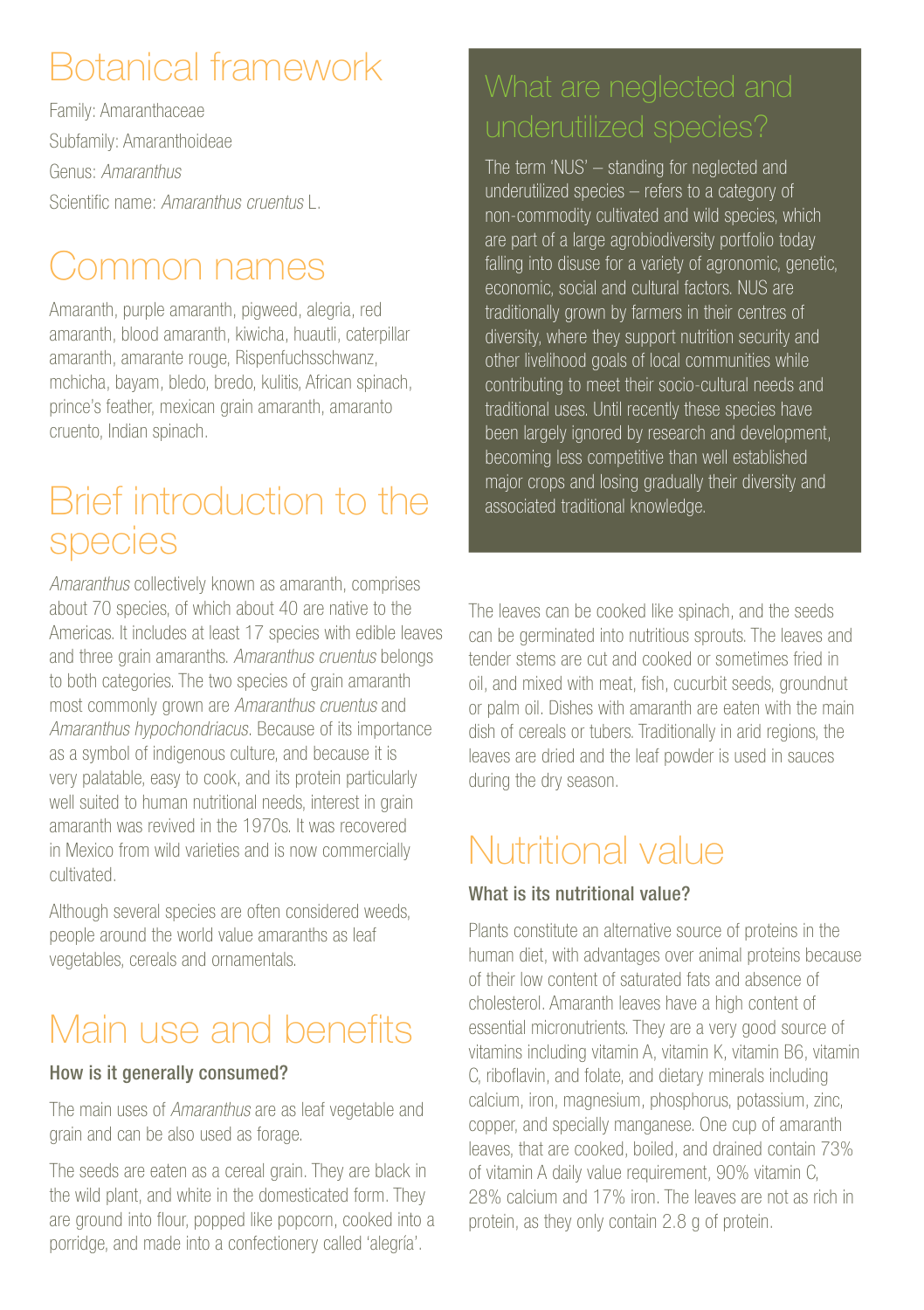The seeds are also nutrient-rich. One cup of boiled amaranth seeds provides 5.2 g of fiber (women require 21-25 g/day; men require 30 to 38 g/day. It is somewhat rich in zinc (2 mg/ cup) meeting a quarter of the 8 mg of zinc needed per day for women. A cup of boiled amaranth contains 5 mg of iron (18 mg is the requirement for women; 8 mg for men per day). Amaranth is not a vitamin-rich food because it supplies only trace amounts of B vitamins and vitamin E. The only notable vitamin present in boiled amaranth is folate. One cup of boiled amaranth supplies you with 54 mcg of the required 400 mcg needed per day. Amaranth carries 9.3 g of protein however, it is an incomplete protein. To get full benefit from its protein load, you must also eat a complementary protein source to ensure that all essential amino acids are consumed.

## Growing and harvesting

#### How easy is it to grow? How is it harvested?

The crop is drought-tolerant, provided there is sufficient moisture during the early growing period. Frost plays an important role in the harvest of the crop. Since amaranth is an annual crop native to the southern latitudes of North America, it does not mature completely where the growing season is short. A frost is necessary to terminate the crop's growth so that the plant material will be dry enough to harvest.

In practice harvesting is done at a young stage to obtain a more tender product. Most commercial amaranth growers harvest the whole crop by uprooting 20-30 days after

transplanting. Some growers harvest by cutting at ground level. If wide spacing is practised, the harvest method is by repeated cuttings, the first cutting about one month after transplanting, and then every 2-3 weeks for a period of one to two months.

### **Productivity**

#### How much will it produce?

e excellent quality. The seed yield of vegetable amaranths is up to 2 t/ha, of grain types up to 5 t/ha. Forage yields of 30 t/ha (with 18% dry matter content) in 8 weeks have been reported, representing a yield of 1.6 t/ha of pure leaf protein of

### Preserving and processing

#### Nuestra visión es la decembra visión es la decembra visión es la decembra visión es la decembra visión es la d<br>Nuestra visión es la decembra visión es la decembra visión es la decembra visión es la decembra visión en la d Can it be preserved, keeping its value?

Leafy vegetables are highly perishable food items and<br>require apocial precessing treatments to provent pert pequeño spostal processalig a statistiko te proventi post<br>harvest losses. Indigenous vegetables like amaranth are  $\frac{1}{n}$  not easily preserved by either canning or freezing and som be kept for longer periods. The following preservation<br>matheds are commanly used, our drains of complex sh included are commonly added. Said af ying or dampied<br>without any pre-treatment; blanching and sun-drying; and require special processing treatments to prevent post methods are commonly used: sun-drying of samples blanching then freezing. Blanching and then sun-drying of amaranth could be the best method of preserving it without compromising on its quality.